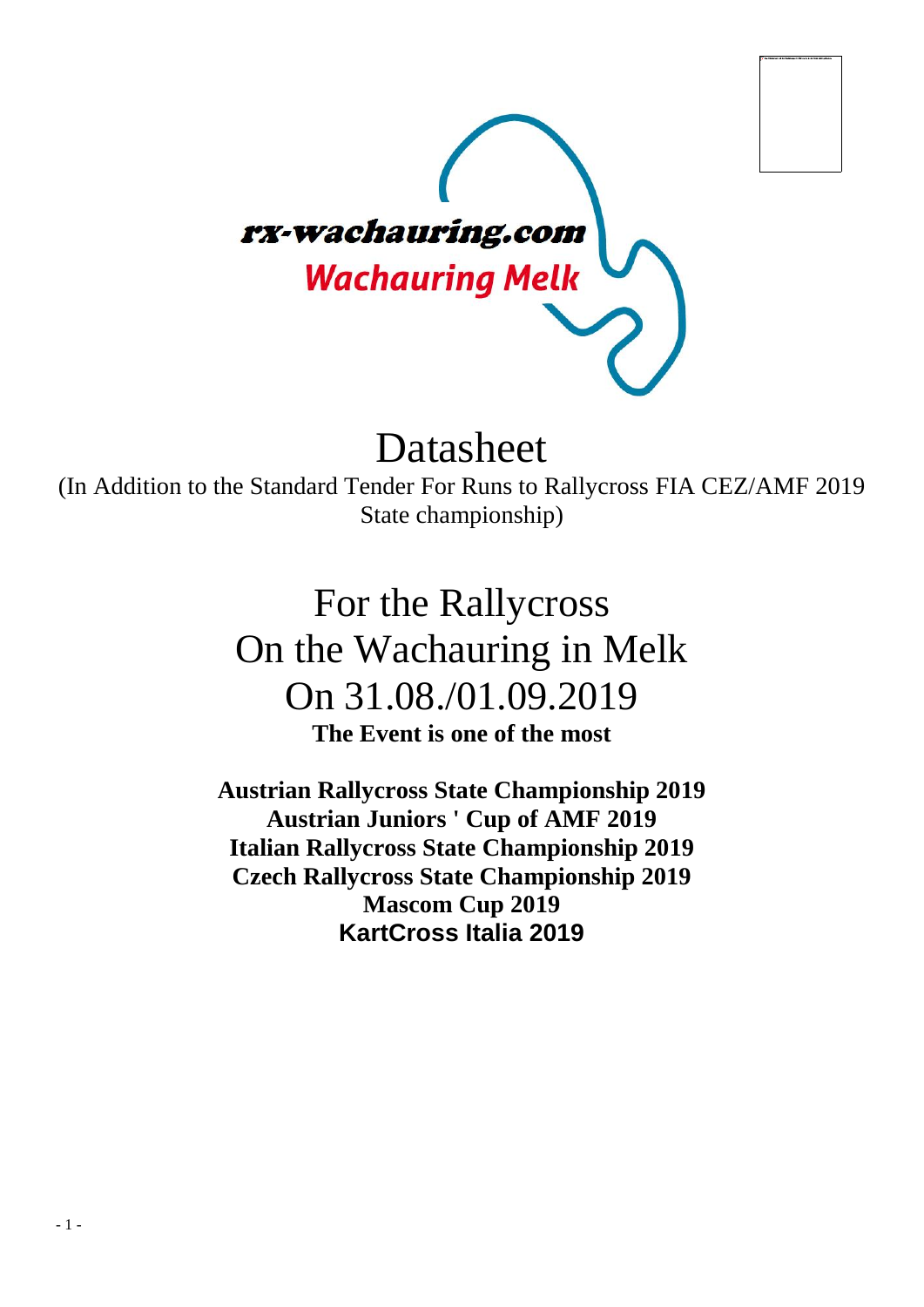## **DATASHEET / RALLYCROSS**

#### **Chapter I - PROGRAM, Timetable**

| $(03.08.2019)$ (20:00) | Publication of the Tender             |
|------------------------|---------------------------------------|
| $(17.08.2019)$ (24:00) | Closing Date with normal Entry Fee    |
|                        | Closing Date with increased Entry Fee |

#### **Friday 30.08.2019**

12:00 Opening of the Paddock 12:30 – 19:00 Administrative Acceptying, Paddock Office 12:30 – 19:00 Technical Acceptance, Paddock

#### **Saturday 31.08.2019**

06:30 Opening Of the Paddock 07:30 Opening of the Secretariat 07.30 – 08:30 Administrative inspection, Paddock office 07.30 – 08:30 Technical inspection, Paddock

09:00 1st session of the stewards 09:15 Publication starting grid 1st heat

09:00 – 11:00 1. Free practice (4 Laps) 11:00 – 13:00 RX-> 2nd Free practice (4 Laps) Off 14:10  $1<sup>st</sup>$  Heat for All (4 Laps) Then Start 2<sup>nd</sup> Heat

#### **Sunday 01.09.2019**

07:00 Opening of the Paddock 07:30 Opening of the Secretariat 08:00 Rest 2<sup>nd</sup> Heat for ALL (4 Laps) 10:00 3<sup>rd</sup> Heat for ALL (4 Laps) 12:30 2<sup>nd</sup> session of the stewards 12:30 – 13:30 Driver Presentation and Track Repair 13:30 Start Semifinal for ALL (5 Laps) Then Start Final for ALL (6 Laps) *10 Minutes after the last Final preliminary Price Distribution in The Forward Range and* 3<sup>rd</sup> session of the stewards

Free Training And Warm Up: Each Only once per Participant per Training Session! Race: Preliminary runs **4 Round,** Semifinal **5 Round** And Finale **6 Round The Finals are driven by 6 Cars.**

Historical CZE National1600 CZE National 1600 AUT Mascom Cup **KartKross** SuperTouringCars -1600 SuperTouringCars -2000 SuperTouringCars +2000 Super1600 **SuperCars**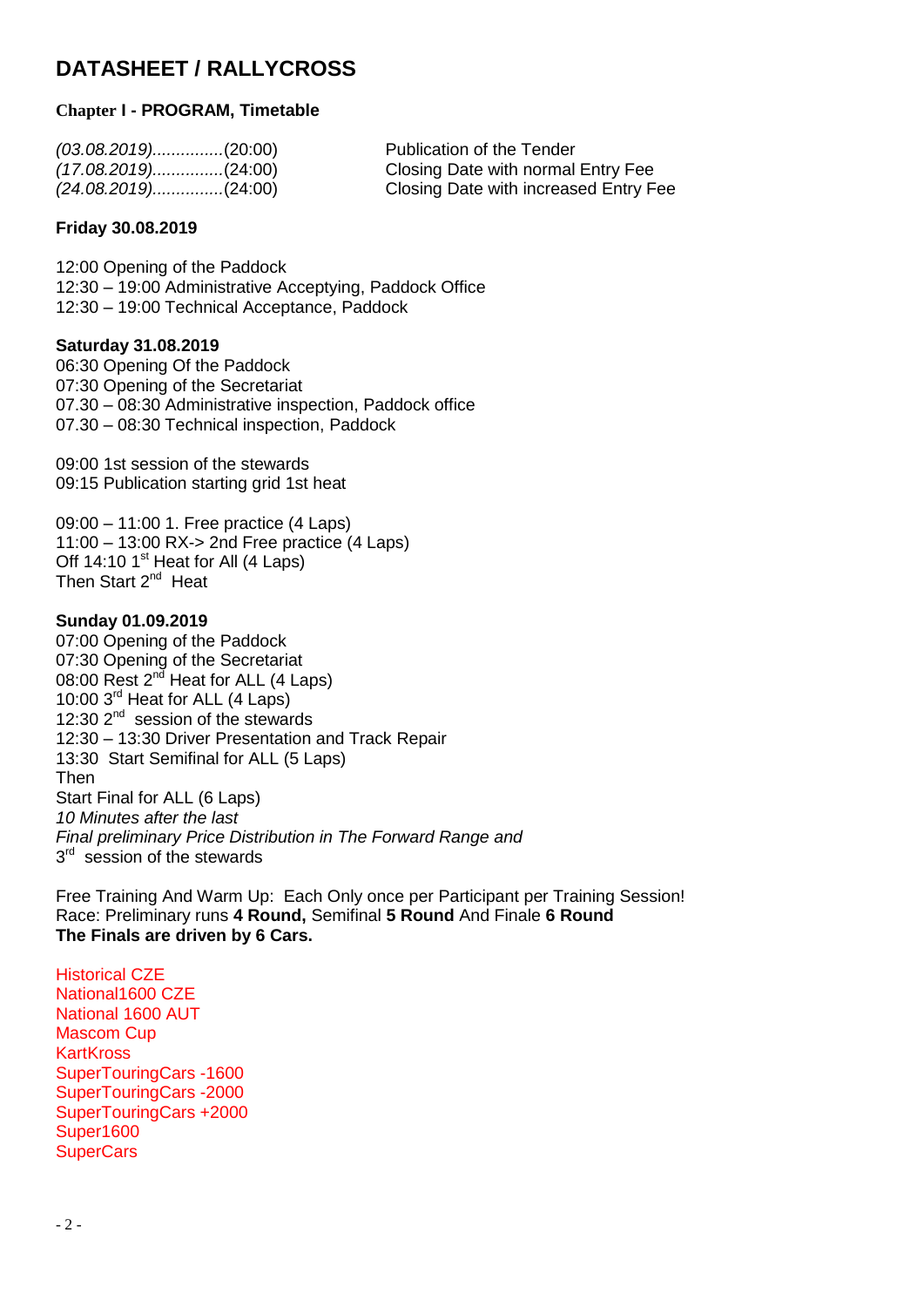### **Chapter II - Organization**

#### **Organizer, Event**

The ÖAMTC Fahrtechnik, will host a Rallycross on the Wachauring called RX Melk Rallycross on 31.08/01.09.2019 with the Start of the race 09:00.

This Event in the FIA Zone Central Europe will be in accordance with the international Sports Laws of the FIA, the FIA Rallycross Regulations, the general Description for championships and cups of the FIA, the Regulations and the Standard Tender For Races To Rallycross State Championship of the AMF of the ÖAMTC as well as this Data sheet and counts as a Scoring Run:

- *1. The Austrian Rallycross State Championship 2019 of the AMF of THE ÖAMTC*
- *2. To Czech Rallycross State Championship 2019*
- *3. The Italian Rallycross State Championship 2019*
- *4. The Austrian Rallycross Junior Cup 2019 of the AMF of THE ÖAMTC*
- *5. For the 2019 Mascom Cup*
- *6. "KartCross Italia 2019"*

#### **Officials of the Event:**

Stewards: Robert Breitfelder /AMF

Alfred Fischer /AMF

Jan Mochan /ACCR

Race Director: Thomas Leichtfried

Race Director Deputy: Markus Felbauer

Secretary of the Event: Doris Rittner

Fahrerverbindungsbeauftragter: Oswald Schagerl / Anna Bianchi

Chef Technical : Dieter Kaiser

Chef Timing/Evaluation: Chronomoto/Lajos Boros (Hun)

Chef Security: Markus Baumgartner

Senior Physician: tba by Allotment

Press Officer: Armin Holenia

Sachrichter: Start Thomas Graf

False Start Bernhard Gassner

Finish Joe Rittner

Joker Lap Andrea Koci

(A Protest against The Experts is not permissible)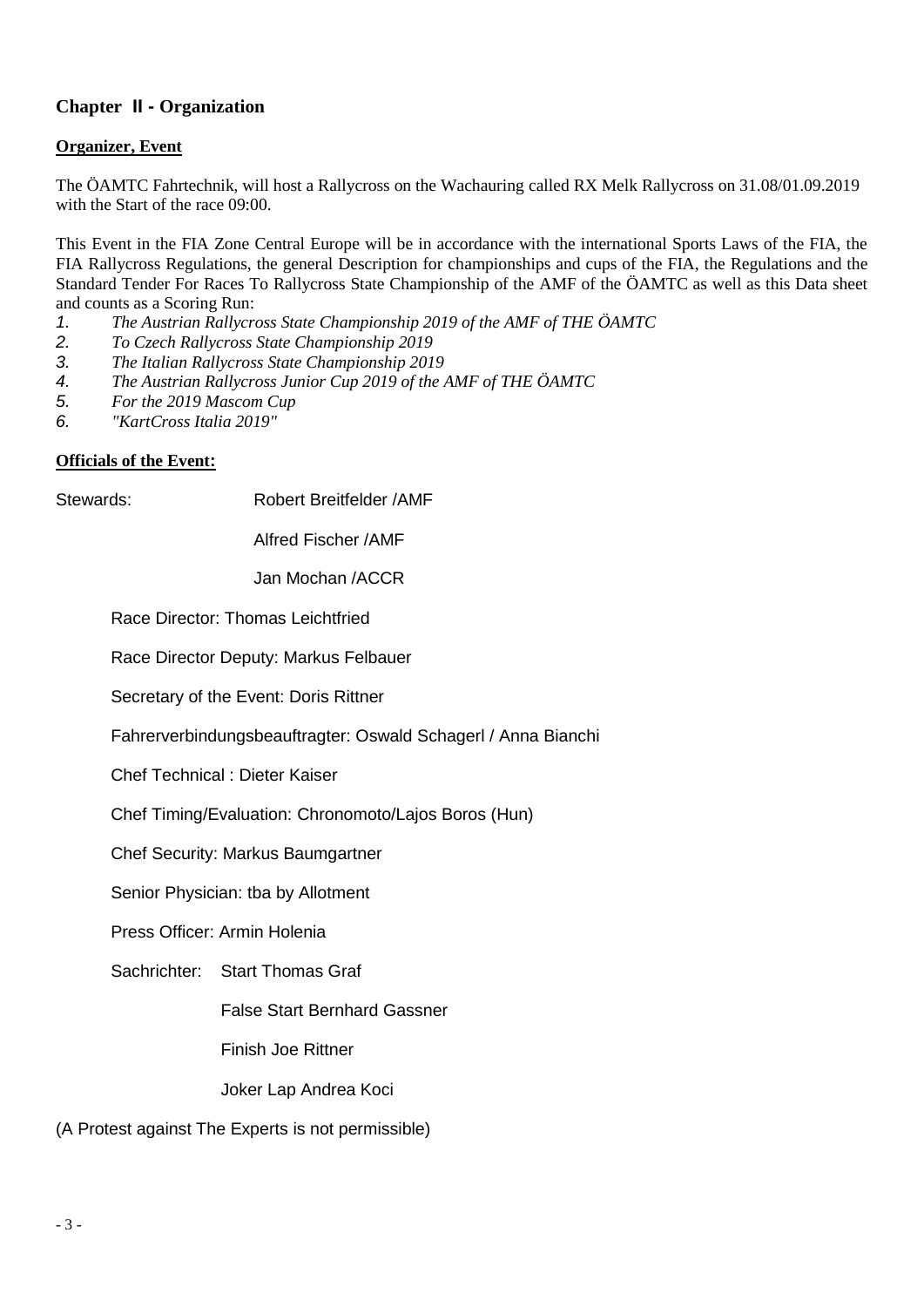#### **Chapter III - General Conditions**

#### **Description of the Route**

Place: Wachauring in Melk Phone: +43 6664 6132496 Fax: 02752/52855 2479 Length: 1490m Width at the Start: 14m Maximum Width: 17m Mindestbreite:10m Pole Position: In Direction of Travel left inside Nature: 36% lose,64% Asphalt Access: A1 motorway, Exit "80" Melk, then Signpost Follow "Wachaing"

GPS: 48°12′46.82′′N, 15°19′39.52′′E

The official Bulletin board is in front Of the Paddock's Office The maximum Number of Starters is 160.

**The Racetrack will be Joker Lap in Variation III (Jokerlap Infield) Dangers.**

**Entrance to The Paddock only with Service Stickers. Trailers Must be parked in the designated Parking lot and NOT in the Paddock. No Driveway into the Paddock with private Vehicles. If Faulty Cables or defective devices are used, it is NOT possible to guarantee a smooth Power Supply in the Paddock.**

#### **Nominations/nominal money**

Anyone who wants to attend the Event must have their Name -with the simultaneous Payment of the Nominal Fee- Using completed Online Nominal forms under [http://www.rx-wachauring.com/09\\_19.php](http://www.rx-wachauring.com/09_19.php) The Part of this Event/Data sheet Is, send off.

#### **After that, ÖAMTC Fahrtechnik will then take over the Accounts within 3 Days. The Account details for The Transfer Of the Nominal Fee will be announced in the Invoice sent by Email with a request for immediate Deposit.**

| The Entry Fee Rallycross Is: | a) Closing Date with normal Entry Fee $\epsilon$ 200.-    |
|------------------------------|-----------------------------------------------------------|
|                              | b) Closing Date with increased Entry Fee $\epsilon$ 250.- |
| The Entry Fee CZE/ITA Is:    | a) Closing Date with normal Entry Fee $\epsilon$ 150.-    |

b) Closing Date with increased Entry Fee € 200 .-

An additional Fee from € 200 .-will Hone if the Participant does not accept the Organizer's Advertising (also applies to other Participants)

Prizes will be awarded to the first three of each class.